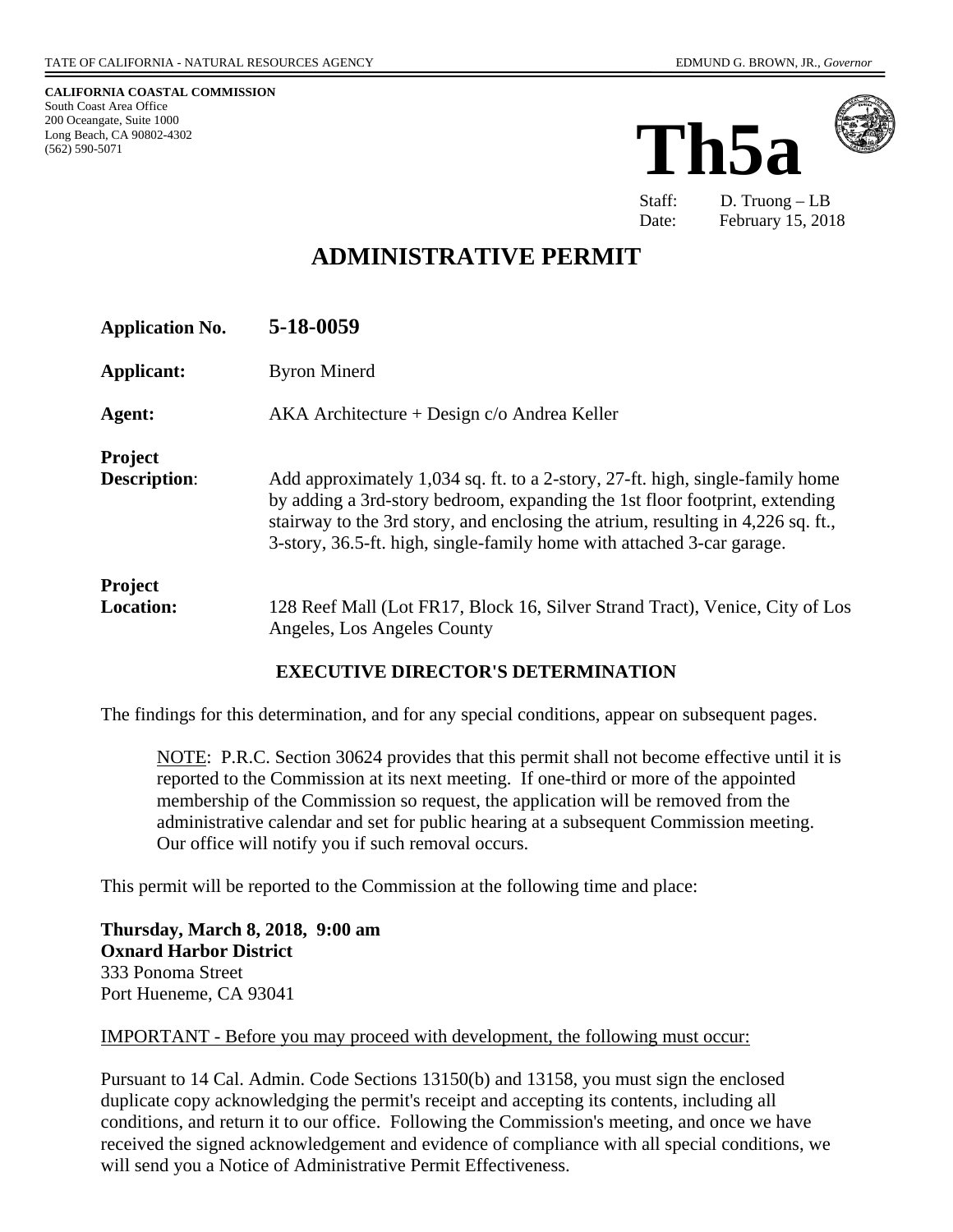### **BEFORE YOU CAN OBTAIN ANY LOCAL PERMITS AND PROCEED WITH DEVELOPMENT, YOU MUST HAVE RECEIVED BOTH YOUR ADMINISTRATIVE PERMIT AND THE NOTICE OF PERMIT EFFECTIVENESS FROM THIS OFFICE.**

 JOHN AINSWORTH Executive Director

 By: Denise Truong Title: Coastal Program Analyst

# **STANDARD CONDITIONS**

This permit is granted subject to the following standard conditions:

- 1. **Notice of Receipt and Acknowledgment.** The permit is not valid and development shall not commence until a copy of the permit, signed by the permittee or authorized agent, acknowledging receipt of the permit and acceptance of the terms and conditions, is returned to the Commission office.
- 2. **Expiration.** If development has not commenced, the permit will expire two years from the date the Commission voted on the application. Development shall be pursued in a diligent manner and completed in a reasonable period of time. Application for extension of the permit must be made prior to the expiration date.
- 3. **Interpretation.** Any questions of intent or interpretation of any term or condition will be resolved by the Executive Director or the Commission.
- 4. **Assignment.** The permit may be assigned to any qualified person, provided assignee files with the Commission an affidavit accepting all terms and conditions of the permit.
- 5. **Terms and Conditions Run with the Land.** These terms and conditions shall be perpetual, and it is the intention of the Commission and the permittee to bind all future owners and possessors of the subject property to the terms and conditions.

**SPECIAL CONDITIONS:** See pages **five** thru **six**.

### **EXECUTIVE DIRECTOR'S DETERMINATION (continued):**

The Executive Director hereby determines that the proposed development is a category of development, which, pursuant to PRC Section 30624, qualifies for approval by the Executive Director through the issuance of an Administrative Permit. Subject to Standard and Special Conditions as attached, said development is in conformity with the provisions of Chapter 3 of the Coastal Act of 1976 and will not have any significant impacts on the environment within the meaning of the California Environmental Quality Act. If located between the nearest public road and the sea, this development is in conformity with the public access and public recreation policies of Chapter 3.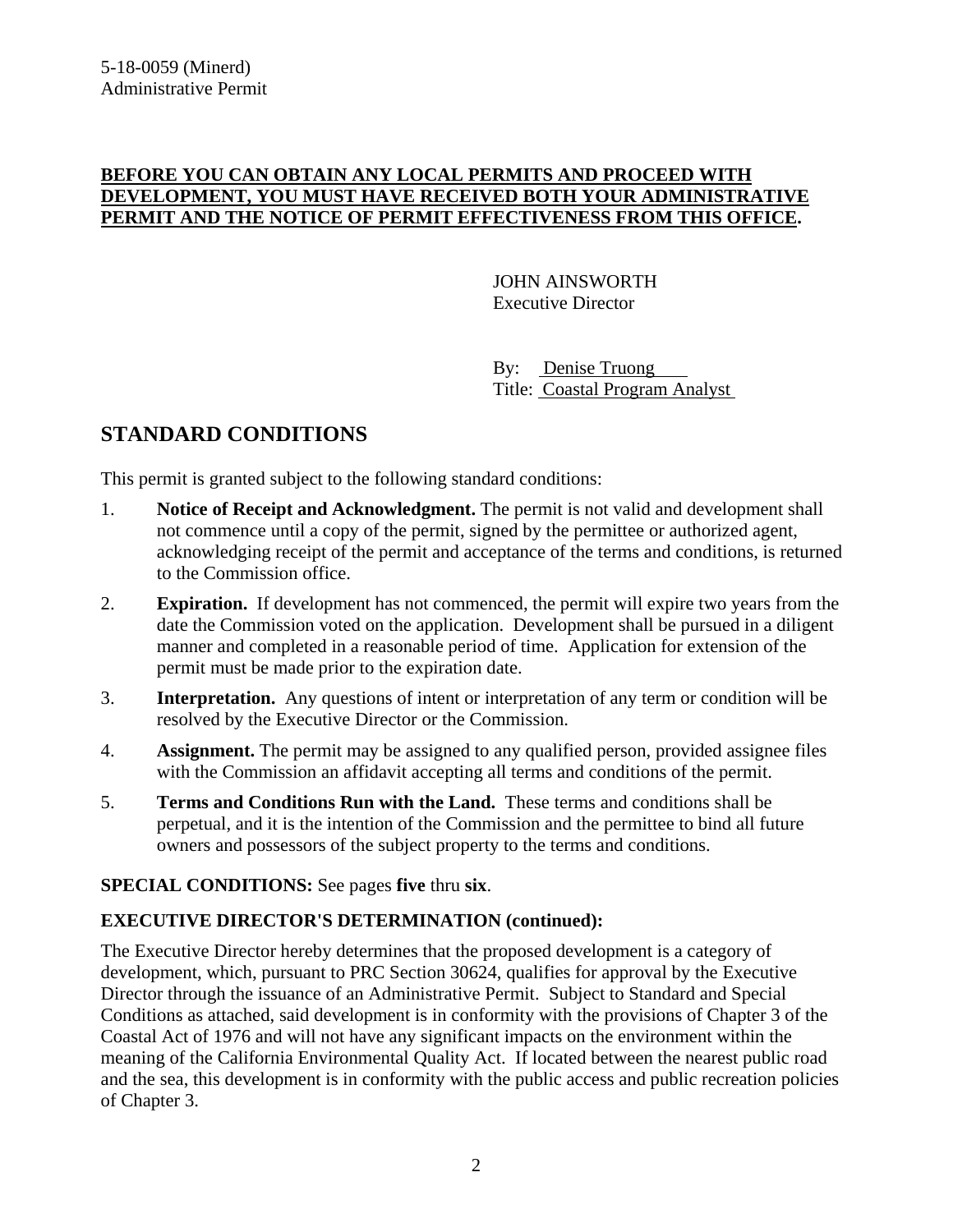# **FINDINGS FOR EXECUTIVE DIRECTOR'S DETERMINATION**

### **A. PROJECT DESCRIPTION**

The applicant proposes to enlarge an existing two-story single family residence. The ground floor kitchen will be enlarged by approximately 101.4 square feet and the spiral stairway will be enclosed as an "atrium" at the northwestern portion of the property. The expansion will maintain the side yard setback of 3.5 feet. The second floor balcony fronting Reef Mall Walk Street will be enlarged by approximately 35.3 sq. ft. to a total of approximately 61 sq. ft. The applicant will demolish a portion of the roof to add a third-story with an approximately 1,034 sq. ft. bedroom. The project includes replacing doors and windows and interior modifications including a three-story stairway. The proposed project, which will maintain the 3-car garage on the ground floor, results in a threestory, approximately 4,226 sq. ft., 36.5-feet tall single-family residence (**Exhibit 2**).

The project site is located on a 2,886 sq. ft. lot approximately 0.16 miles inland of the beach and 300 feet eastward of the Esplanade and the Ballona Lagoon, which is a designated Environmentally Sensitive Habitat Area (ESHA) in an urbanized residential neighborhood. The project site is zoned R1-1 and designated Low Medium Single-Family Residence located in the Silver Strand subdivision of the Venice certified-LUP (**Exhibit 1**). The existing single-family residence was built in 1983 under the approved coastal development permit 5-82-158.

The proposed project height is consistent with the maximum allowable height limit of 45 feet for structures located further than 60 horizontal feet of the mean high tide line of Ballona Lagoon (Exhibit 13, Venice LUP). No portion of the house exceeds the height limit of 45 feet. The proposed project will increase the existing bulk, footprint, and height of the house. All storm runoff will be directed to permeable surface areas in the yard and directed to the City-owned catch basins on the street. No curb cuts are proposed and three on-site parking spaces will be maintained, consistent with City and Commission requirements. In addition, the applicant will be utilizing building materials similar to the existing structure and is articulated to enhance visual compatibility with the neighborhood located on walk streets (Policy II.C.10). Pursuant to Policy I.A.2 of the Venice certified-LUP, the proposed structure is consistent with the character and scale of existing singlefamily residences in the block and surrounding area.

Within the areas specified in Section 30601 of the Coastal Act, which is known in the City of Los Angeles permit program as the Dual Permit Jurisdiction area, the Coastal Act requires that any development which receives a local coastal development permit also obtain a second (or "dual") coastal development permit from the Coastal Commission. The Commission's standard of review for development in the Dual Permit Jurisdiction area is the Chapter 3 policies of the Coastal Act. For projects located inland of the areas identified in Section 30601 (i.e., projects in the Single Permit Jurisdiction area), the City of Los Angeles local coastal development permit is the only coastal development permit required.

In this case, the project site is within the Dual Permit Jurisdiction area. The City of Los Angeles completed its final action to approve local Coastal Development Permit No.DIR-2016-580-CDP-SPP and ZA-2016-2570-ZAA on November 14, 2016, and reported its action to the Coastal Commission on December 14, 2016 (**Exhibit 3**). The City's findings indicate that the approved development is consistent with the character of the area and will not prejudice its ability to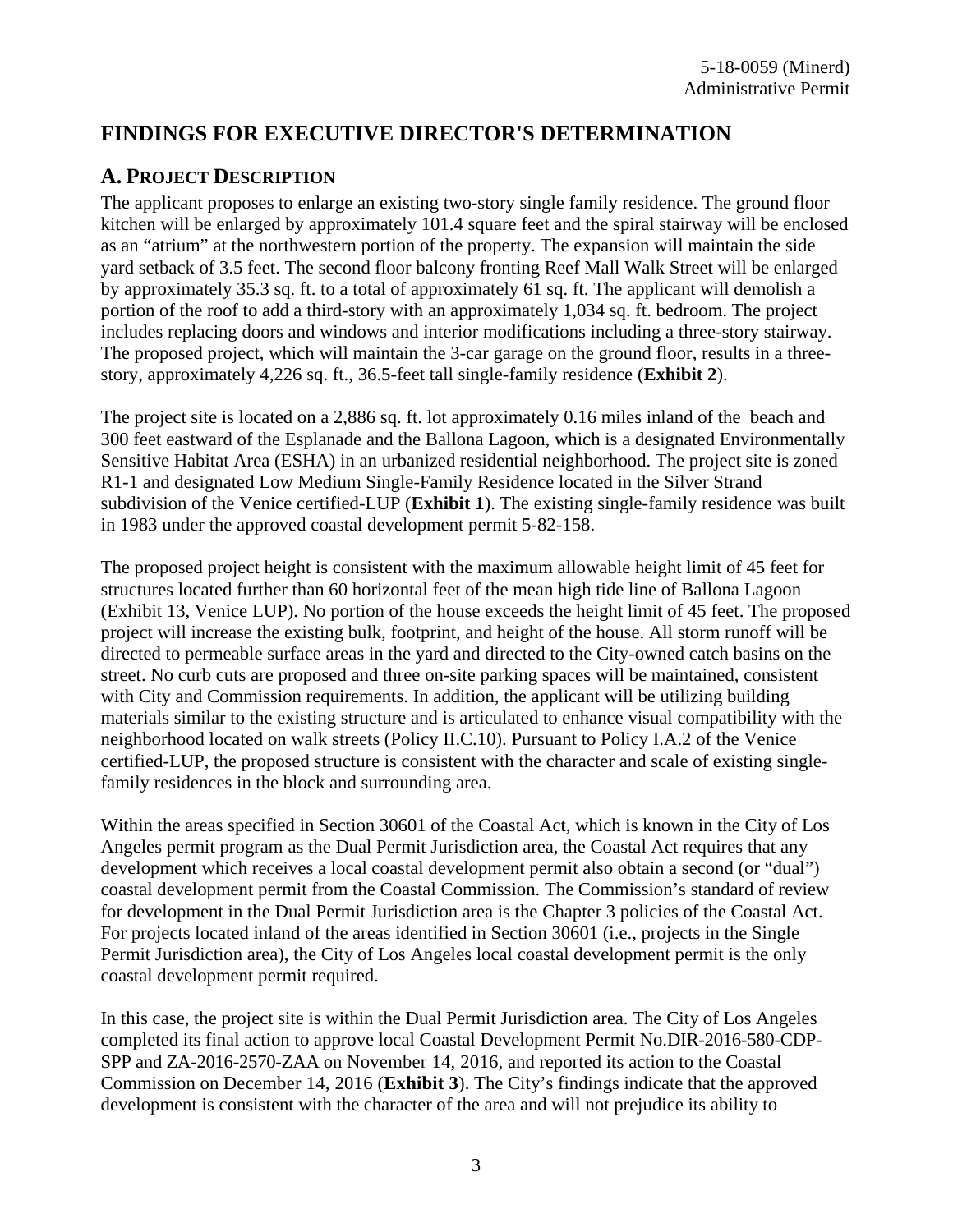#### 5-18-0059 (Minerd) Administrative Permit

prepare a local coastal program. There were no appeals of the local action submitted to the Commission within the 20 working day appeal period.

### **B. PUBLIC ACCESS**

The proposed development will not affect the public's ability to gain access to, and/or to make use of, the coast and nearby recreational facilities. Therefore, as proposed the development conforms with Sections 30210 through 30214, Sections 30220 through 30224, and 30252 of the Coastal Act.

### **C. DEVELOPMENT**

As proposed, the development is located within an existing developed area and is compatible with the character and scale of the surrounding area. The project provides adequate parking based on the Commission's typically applied standards. Therefore, as proposed, the development conforms with Sections 30250, 30251, and 30252 of the Coastal Act.

# **D. LOCAL COASTAL PROGRAM**

Section 30604(a) of the Coastal Act provides that the Commission shall issue a coastal development permit only if the project will not prejudice the ability of the local government having jurisdiction to prepare a Local Coastal Program (LCP) which conforms to Chapter 3 policies of the Coastal Act:

(a) Prior to certification of the Local Coastal Program, a coastal development permit shall be issued if the issuing agency, or the commission on appeal, finds that the proposed development is in conformity with the provisions of Chapter 3 (commencing with Section 30200) of this division and that the permitted development will not prejudice the ability of the local government to prepare a Local Coastal Program that is in conformity with the provisions of Chapter 3 (commencing with Section 30200). A denial of a coastal development permit on grounds it would prejudice the ability of the local government to prepare a Local Coastal Program that is in conformity with the provisions of Chapter 3 (commencing with Section 30200) shall be accompanied by a specific finding which sets forth the basis for such conclusion.

The City of Los Angeles does not have a certified Local Coastal Program for the Venice area. However, the City of Los Angeles Land Use Plan (LUP) for Venice was effectively certified on June 14, 2001. As conditioned, the proposed development conforms to the policies set forth in the certified Venice LUP and is consistent with Chapter 3 of the Coastal Act. Approval of the project, as conditioned, will not prejudice the ability of the local government to prepare an LCP that is in conformity with the provisions of Chapter 3 of the Coastal Act.

# **E. CALIFORNIA ENVIRONMENTAL QUALITY ACT (CEQA)**

The local government is the main jurisdiction for CEQA review. As conditioned, there are no feasible alternatives or additional feasible mitigation measures available that would substantially lessen any significant adverse effect that the activity may have on the environment. Therefore, the proposed project, as conditioned to mitigate the identified impacts, is the least environmentally damaging feasible alternative and can be found consistent with the requirements of the Coastal Act to conform to CEQA.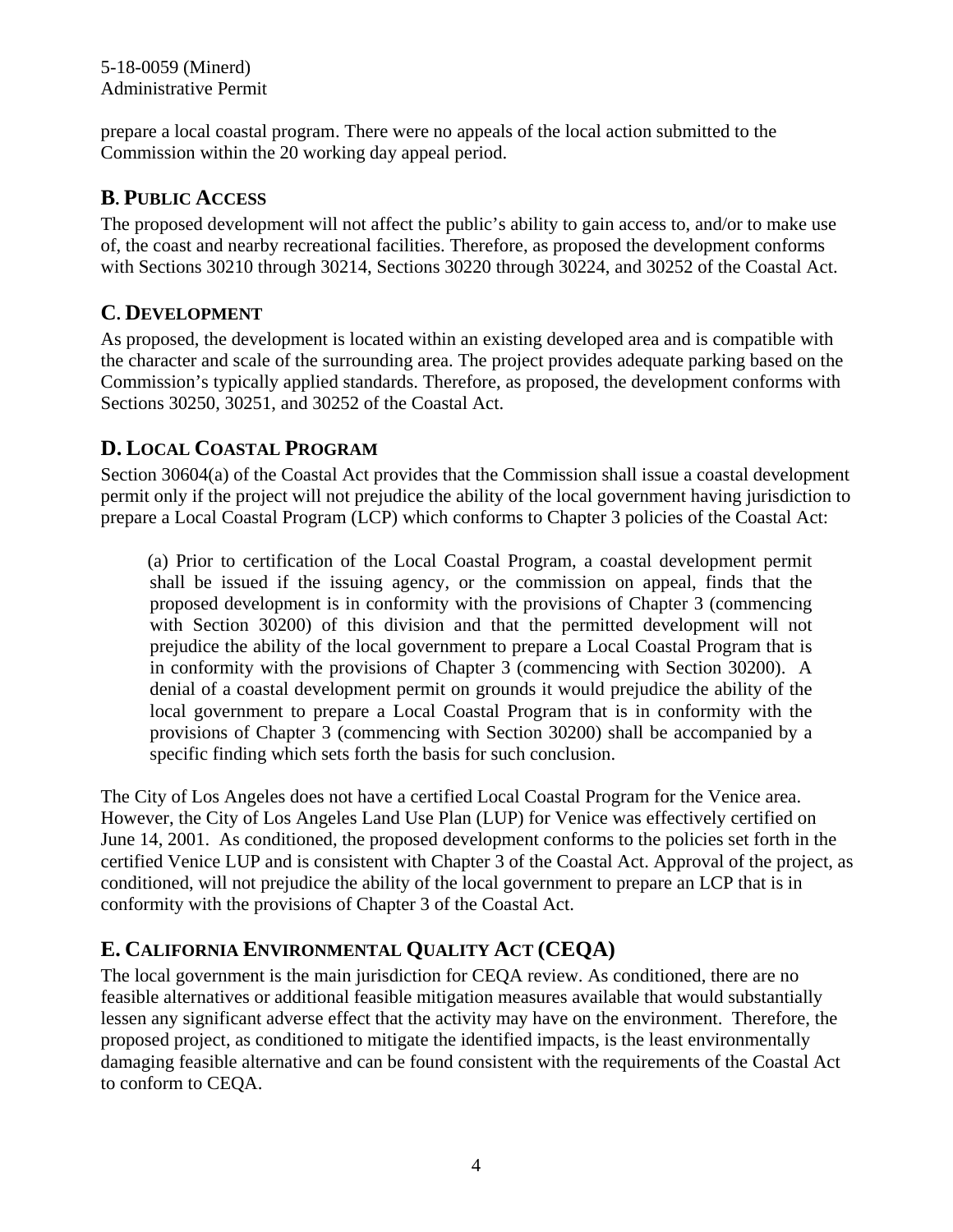# **SPECIAL CONDITIONS**

This permit is granted subject to the following special conditions:

- 1. **On-site Parking.** The permittee shall provide and maintain at least three off-street parking spaces on the project site. These parking spaces shall take access from the alley (Spinnaker Court). The courts and street ends shall not be used as parking for the residence approved by this coastal development permit. This condition shall serve as notification that amended Coastal Development Permit A-266-77 (ILA) reserves parking on the street ends in the Silver Strand area for public parking, and that these public parking areas shall not be used for preferential parking. It also serves notice that the street and street ends adjacent to the project site shall not be reserved to any homeowner(s).
- 2. **Construction and Pollution Prevention Plan**. **Construction Responsibilities and Debris Removal.** The permittee shall comply with the following construction related requirements:
	- a) No demolition or construction materials, equipment, debris, or waste shall be placed or stored where it may enter sensitive habitat, receiving waters or a storm drain, or be subject to wave, wind, rain or tidal erosion and dispersion.
	- b) Any and all debris resulting from demolition or construction activities, and any remaining construction material, shall be removed from the project site within 24 hours of completion of the project.
	- c) Demolition or construction debris and sediment shall be removed from work areas each day that demolition or construction occurs to prevent the accumulation of sediment and other debris that may be discharged into coastal waters.
	- d) All trash and debris shall be disposed in the proper trash and recycling receptacles at the end of every construction day.
	- e) The applicant shall provide adequate disposal facilities for solid waste, including excess concrete, produced during demolition or construction.
	- f) Debris shall be disposed of at a legal disposal site or recycled at a recycling facility. If the disposal site is located in the coastal zone, a coastal development permit or an amendment to this permit shall be required before disposal can take place unless the Executive Director determines that no amendment or new permit is legally required.
	- g) Machinery and equipment shall be maintained and washed in confined areas specifically designed to control runoff. Thinners or solvents shall not be discharged into sanitary or storm sewer systems.
	- h) The discharge of any hazardous materials into any receiving waters shall be prohibited.
	- i) Spill prevention and control measures shall be implemented to ensure the proper handling and storage of petroleum products and other construction materials. Measures shall include a designated fueling and vehicle maintenance area with appropriate berms and protection to prevent any spillage of gasoline or related petroleum products or contact with runoff. The area shall be located as far away from the receiving waters and storm drain inlets as possible.
	- j) Best Management Practices (BMPs) and Good Housekeeping Practices (GHPs) designed to prevent spillage and/or runoff of demolition or construction-related